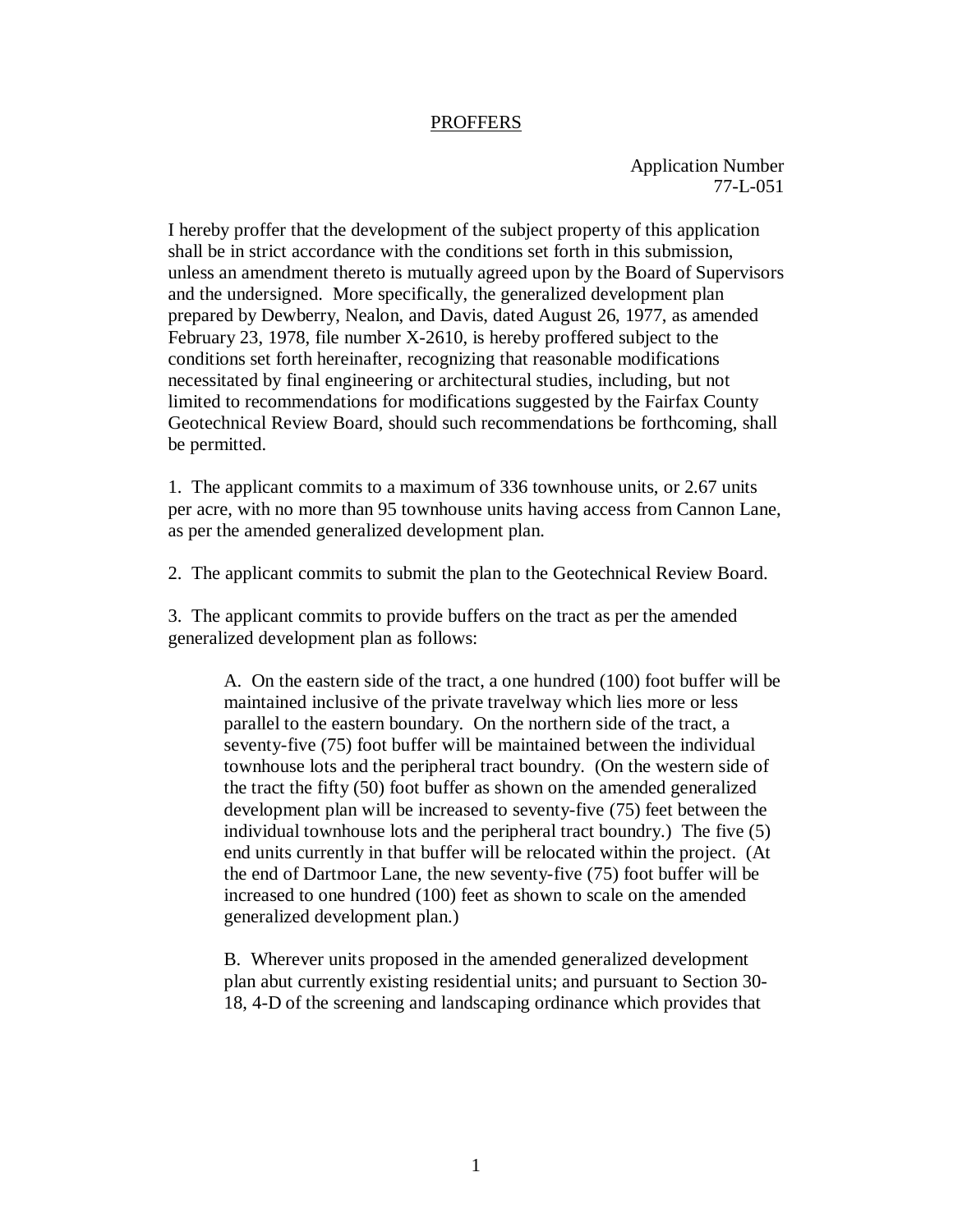wherever the existing vegetation does not accomplish the screening required by the ordinance, the applicant will screen plant in accord with the following planting schedule:

> One large evergreen tree with an ultimate height of 40 feet or greater for every 10 linear feet plus one medium evergreen tree with an ultimate height of 20 to 40 feet every 5 linear feet or with approval of the Director, one large dedicuous tree with an ultimate height of 50 feet or greater for every 15 linear feet plus one medium evergreen tree with an ultimate height of 20 to 40 feet for every 5 linear feet.

C. The applicant commits to expand the width of the buffer to be planted in the applicable areas from twenty-five (25) to fifty (50) feet. In no case, however, regardless of the size of the buffer between existing and proposed units will the width of the area to be planted exceed fifty (50) feet.

D. The applicant commits that the screen planting will be accomplished in three stages, after the conclusion of construction in each of the three major buildable areas.

E. Upon vacation of the temporary turn-around at the end of Dartmoor Lane by the appropriate government authorities, which temporary turnaround is within the property subject to these proffers, the applicant will remove existing asphalt, prepare the ground for planting, and screen plant in accord with the planting schedule contained herein.

F. It is understood that in all buffers, all construction as is necessary for and to implement the proffered development plan as amended, including construction necessary for all utility extensions, will be permitted.

4. The applicant commits to provide a method of emergency access to the site from Upland Drive, provided that the provision of such emergency access is achievable within the existing Upland Drive right-of-way or on the subject site. The emergency access shall consist of a gravel base overlaid with soil and planted with grass. A barrier will be placed at the edge of the property line.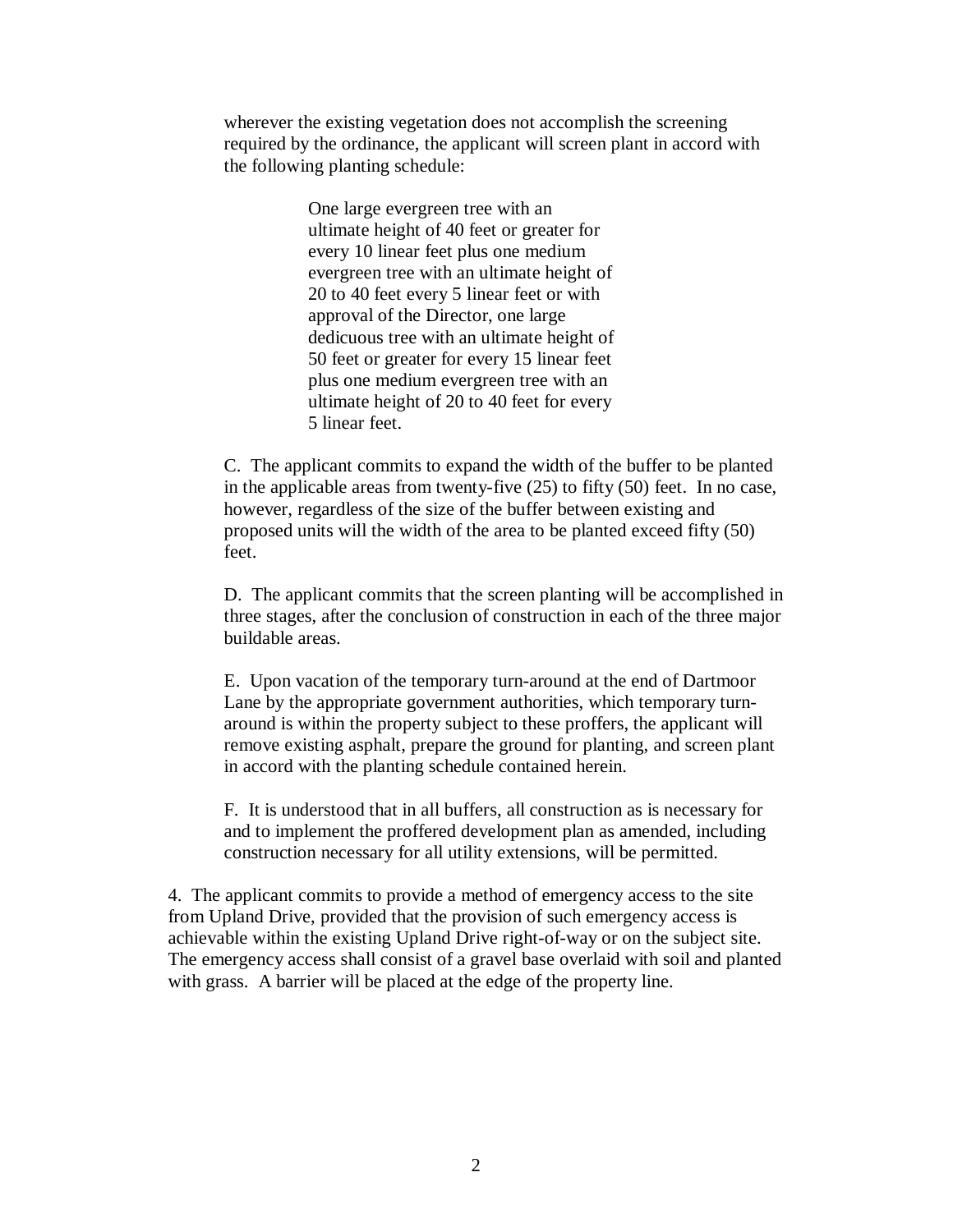5. The applicant commits to dedicate right-of-way on Franconia Road to fortyfive (45) feet from center line and construct road widening to thirty-two (32) feet from the center line with curb, gutter, and sidewalk/trail for full frontage to the extent that such improvements are achievable within the existing right-of-way or that right-of-way to be dedicated from site frontage.

6. The applicant commits to dedicate to the Fairfax County Park Authority such open space as is shown in the northeast section of the amended generalized development plan subject to the provision of necessary easements required for all utilities and such other construction that is necessary for development. This construction may include, but not necessarily be limited to, provision for siltation and erosion control facilities as well as provisions for storm water management facilities. The exact amount and location of such open space shall be refined at the time of the site plan submission and shall approximate forty-eight (48) acres.

7. The applicant commits to construct the following recreation facilities in accord with NRPA standards as adopted and accepted by the Fairfax County Park Authority.

 A. The trails in the open space to be dedicated to the Fairfax County Park Authority as shown in the amended generalized development plan.

B. Two tot lots in the homeowners open space.

 C. Two tennis courts on either the homeowners open space or the dedicated open space.

 D. A trail along the property's Franconia Road frontage in accord with the Countrywide Trails Plan as has been provided for in item five (5) above.

8. During construction, the applicant commits to provide sedimentation ponds for siltation and erosion control where necessary. Efforts shall be made to retain as much of the vegetation as possible in the area proposed for development to prevent siltation and erosion.

9. The applicant commits to provide at its expense regulation street signs that are necessary to clarify the allocation of right-of-way at each of the intersections on the public cul-de-sacs.